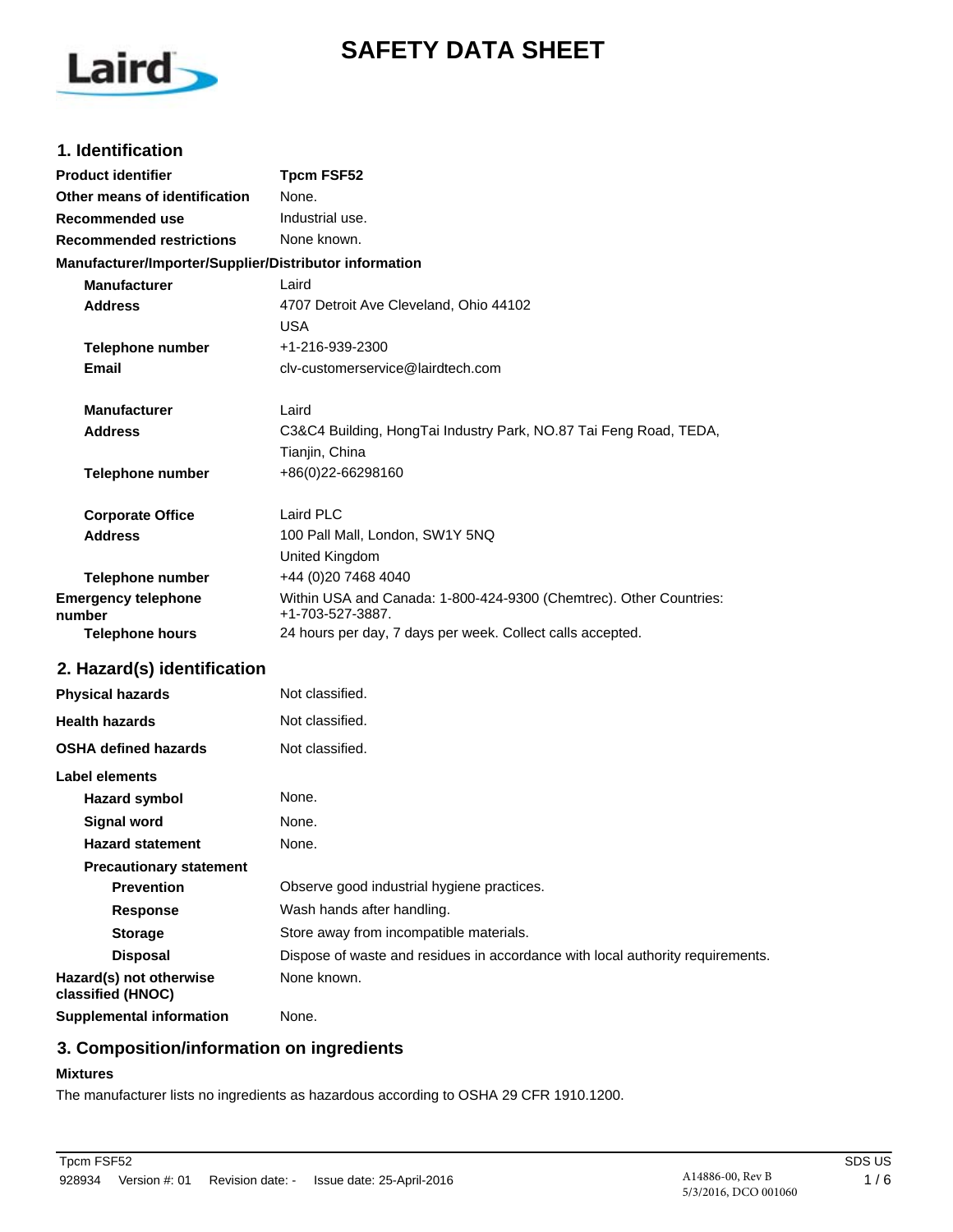# **4. First-aid measures**

| <b>Inhalation</b>                                                            | Not relevant, due to the form of the product.                                                                                                                                                                             |
|------------------------------------------------------------------------------|---------------------------------------------------------------------------------------------------------------------------------------------------------------------------------------------------------------------------|
| <b>Skin contact</b>                                                          | Not relevant, due to the form of the product.                                                                                                                                                                             |
| Eye contact                                                                  | Not relevant, due to the form of the product.                                                                                                                                                                             |
| Ingestion                                                                    | Not relevant, due to the form of the product.                                                                                                                                                                             |
| <b>Most important</b><br>symptoms/effects, acute and<br>delayed              | Not relevant, due to the form of the product.                                                                                                                                                                             |
| Indication of immediate<br>medical attention and special<br>treatment needed | Treat symptomatically.                                                                                                                                                                                                    |
| <b>General information</b>                                                   | First aid personnel must be aware of own risk during rescue.                                                                                                                                                              |
| 5. Fire-fighting measures                                                    |                                                                                                                                                                                                                           |
| Suitable extinguishing media                                                 | Use fire-extinguishing media appropriate for surrounding materials.                                                                                                                                                       |
| Unsuitable extinguishing<br>media                                            | None.                                                                                                                                                                                                                     |
| Specific hazards arising from<br>the chemical                                | During fire, gases hazardous to health may be formed.                                                                                                                                                                     |
| Special protective equipment<br>and precautions for firefighters             | Selection of respiratory protection for firefighting: follow the general fire precautions indicated in<br>the workplace. Self-contained breathing apparatus and full protective clothing must be worn in<br>case of fire. |
| <b>Fire fighting</b><br>equipment/instructions                               | Use standard firefighting procedures and consider the hazards of other involved materials.                                                                                                                                |
| <b>Specific methods</b>                                                      | Use standard firefighting procedures and consider the hazards of other involved materials.                                                                                                                                |

#### **6. Accidental release measures**

**General fire hazards** Will burn if involved in a fire.

Personal precautions, Keep unnecessary personnel away. For personal protection, see section 8 of the SDS. **protective equipment and emergency procedures** Sweep up or gather material and place in appropriate container for disposal. For waste disposal, see section 13 of the SDS. **Methods and materials for containment and cleaning up Environmental precautions** Avoid discharge into drains, water courses or onto the ground.

# **7. Handling and storage**

| <b>Precautions for safe handling</b>                            | No special precautions are necessary beyond normal good hygiene practices. See Section 8 of the<br>SDS for additional personal protection advice when handling this product. Observe good industrial<br>hygiene practices. |
|-----------------------------------------------------------------|----------------------------------------------------------------------------------------------------------------------------------------------------------------------------------------------------------------------------|
| Conditions for safe storage,<br>including any incompatibilities | Store in closed original container in a dry place.                                                                                                                                                                         |

### **8. Exposure controls/personal protection**

| <b>Occupational exposure limits</b> | No exposure limits noted for ingredient(s).                                                                                                                                                                    |  |  |
|-------------------------------------|----------------------------------------------------------------------------------------------------------------------------------------------------------------------------------------------------------------|--|--|
| <b>Biological limit values</b>      | No biological exposure limits noted for the ingredient(s).                                                                                                                                                     |  |  |
| Appropriate engineering<br>controls | Used as intended, this product is not expected to generate potentially hazardous quantities of dust<br>or fumes.<br>In an industrial work environment no special precautions or control measures are required. |  |  |
|                                     | Individual protection measures, such as personal protective equipment                                                                                                                                          |  |  |
| <b>Eye/face protection</b>          | Not normally needed.                                                                                                                                                                                           |  |  |
| <b>Skin protection</b>              |                                                                                                                                                                                                                |  |  |
| <b>Hand protection</b>              | Not normally needed.                                                                                                                                                                                           |  |  |
| Other                               | No skin protection is ordinarily required under normal conditions of use. In accordance with good<br>industrial hygiene practices, precautions should be taken to avoid skin contact.                          |  |  |
| <b>Respiratory protection</b>       | Not normally needed.                                                                                                                                                                                           |  |  |
| <b>Thermal hazards</b>              | Wear appropriate thermal protective clothing, when necessary.                                                                                                                                                  |  |  |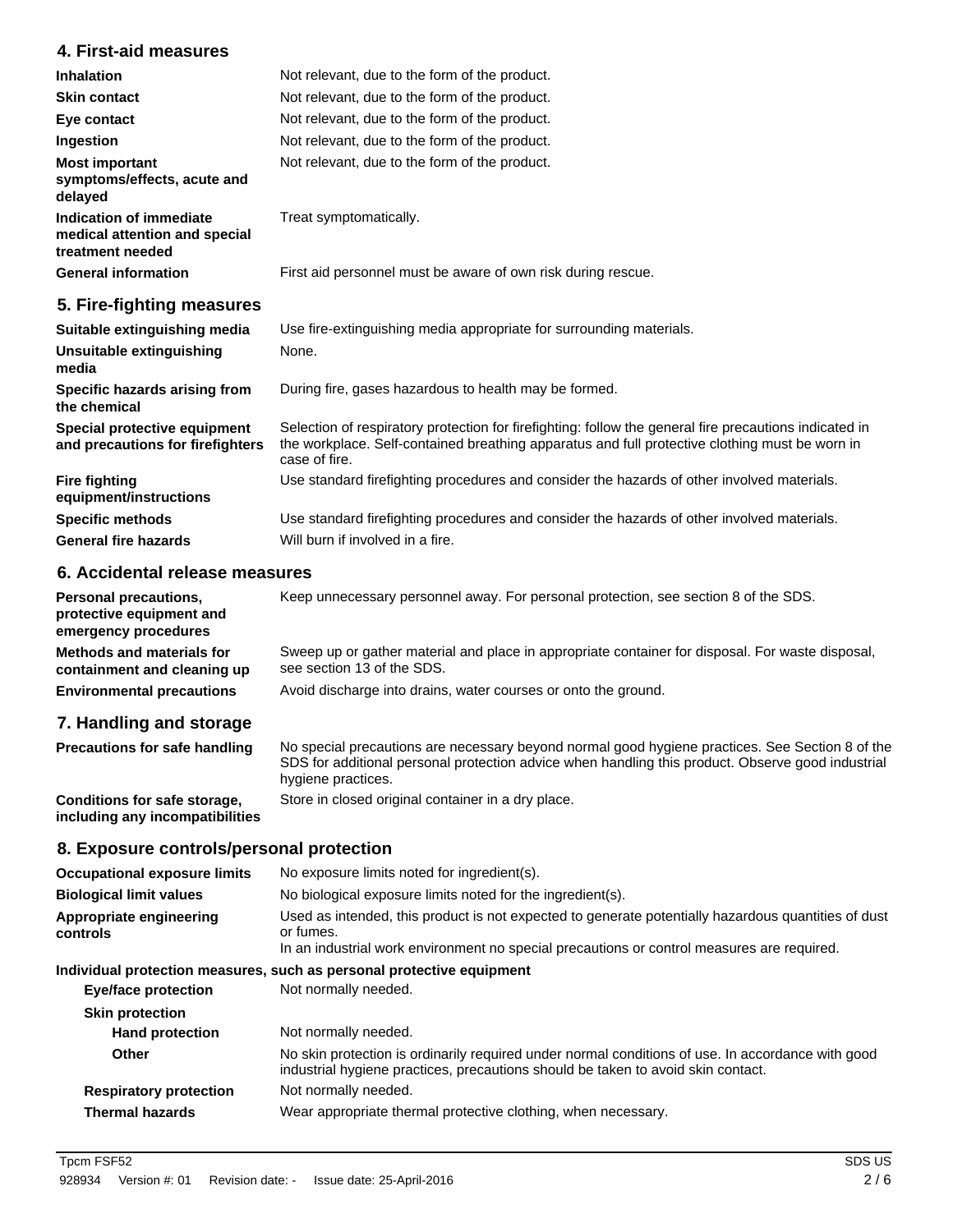# **9. Physical and chemical properties**

## **Appearance**

| <b>Physical state</b>                             | Solid.            |  |  |  |
|---------------------------------------------------|-------------------|--|--|--|
| Form                                              | Sheet.            |  |  |  |
| Color                                             | White.            |  |  |  |
| Odor                                              | None. \ Mild.     |  |  |  |
| <b>Odor threshold</b>                             | Unknown.          |  |  |  |
| рH                                                | Not applicable.   |  |  |  |
| Melting point/freezing point                      | Not available.    |  |  |  |
| Initial boiling point and boiling<br>range        | Not applicable.   |  |  |  |
| <b>Flash point</b>                                | Not applicable.   |  |  |  |
| <b>Evaporation rate</b>                           | Negligible.       |  |  |  |
| Flammability (solid, gas)                         | Not available.    |  |  |  |
| Upper/lower flammability or explosive limits      |                   |  |  |  |
| <b>Flammability limit - lower</b><br>(%)          | Not applicable.   |  |  |  |
| <b>Flammability limit - upper</b><br>(%)          | Not applicable.   |  |  |  |
| Vapor pressure                                    | Negligible.       |  |  |  |
| Vapor density                                     | Negligible.       |  |  |  |
| <b>Relative density</b>                           | 2.2               |  |  |  |
| Solubility(ies)                                   |                   |  |  |  |
| <b>Solubility (water)</b>                         | Negligible.       |  |  |  |
| <b>Partition coefficient</b><br>(n-octanol/water) | Not available.    |  |  |  |
| <b>Auto-ignition temperature</b>                  | Not applicable.   |  |  |  |
| <b>Decomposition temperature</b>                  | Not available.    |  |  |  |
| <b>Viscosity</b>                                  | Not applicable.   |  |  |  |
| <b>Other information</b>                          |                   |  |  |  |
| <b>Bulk density</b>                               | 2.2 g/cc at 25 °C |  |  |  |
| VOC (Weight %)                                    | $< 1\%$           |  |  |  |
| Chalability and an<br>بالمقاد والقار<br>1 M       |                   |  |  |  |

# **10. Stability and reactivity**

| <b>Reactivity</b>                            | The product is stable and non-reactive under normal conditions of use, storage and transport.       |
|----------------------------------------------|-----------------------------------------------------------------------------------------------------|
| <b>Chemical stability</b>                    | Material is stable under normal conditions.                                                         |
| <b>Possibility of hazardous</b><br>reactions | No dangerous reaction known under conditions of normal use.                                         |
| <b>Conditions to avoid</b>                   | Avoid temperatures exceeding the decomposition temperature. Contact with incompatible<br>materials. |
| Incompatible materials                       | Strong oxidizing agents.                                                                            |
| <b>Hazardous decomposition</b><br>products   | Carbon oxides. Metal oxides.                                                                        |

# **11. Toxicological information**

#### **Information on likely routes of exposure**

| <b>Inhalation</b>   | Not likely, due to the form of the product.                               |
|---------------------|---------------------------------------------------------------------------|
| <b>Skin contact</b> | No adverse effects due to skin contact.                                   |
| Eye contact         | No adverse effects due to eye contact are expected.                       |
| Ingestion           | No harmful effects expected in amounts likely to be ingested by accident. |

Tpcm FSF52 SDS US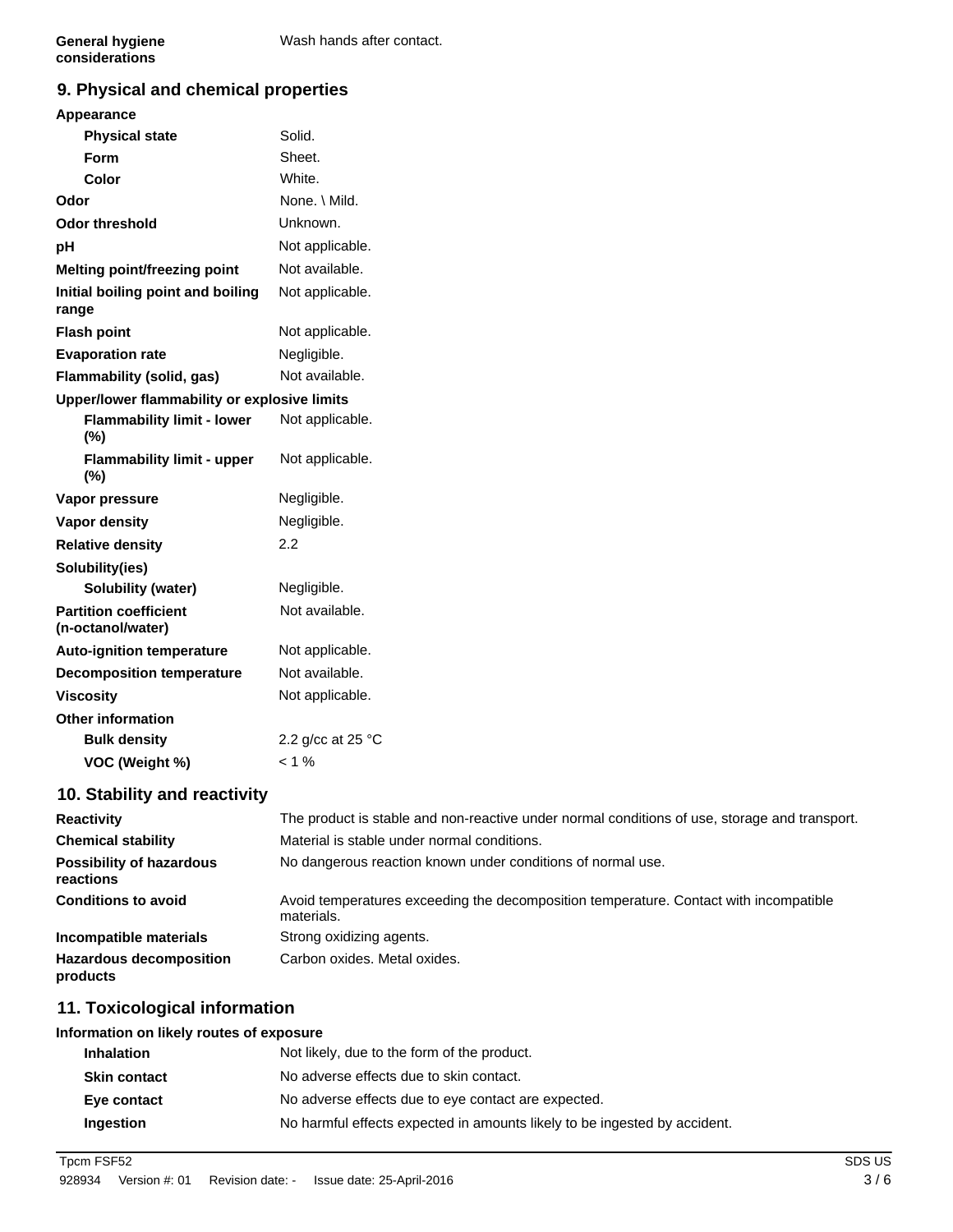| Symptoms related to the<br>physical, chemical and<br>toxicological characteristics | Not relevant, due to the form of the product.                                                                                                                                                         |  |  |  |
|------------------------------------------------------------------------------------|-------------------------------------------------------------------------------------------------------------------------------------------------------------------------------------------------------|--|--|--|
| Information on toxicological effects                                               |                                                                                                                                                                                                       |  |  |  |
| <b>Acute toxicity</b>                                                              | No adverse effects are expected.                                                                                                                                                                      |  |  |  |
| <b>Skin corrosion/irritation</b>                                                   | Not classified.                                                                                                                                                                                       |  |  |  |
| Serious eye damage/eye<br>irritation                                               | Not classified.                                                                                                                                                                                       |  |  |  |
| Respiratory or skin sensitization                                                  |                                                                                                                                                                                                       |  |  |  |
| <b>Respiratory sensitization</b>                                                   | Not classified.                                                                                                                                                                                       |  |  |  |
| <b>Skin sensitization</b>                                                          | Not classified.                                                                                                                                                                                       |  |  |  |
| <b>Germ cell mutagenicity</b>                                                      | Not classified.                                                                                                                                                                                       |  |  |  |
| Carcinogenicity                                                                    | Not classified. This product is an article.                                                                                                                                                           |  |  |  |
| <b>IARC Monographs. Overall Evaluation of Carcinogenicity</b>                      |                                                                                                                                                                                                       |  |  |  |
| Resin (CAS 108-05-4)<br><b>NTP Report on Carcinogens</b>                           | 2B Possibly carcinogenic to humans.                                                                                                                                                                   |  |  |  |
| Not listed.                                                                        | OSHA Specifically Regulated Substances (29 CFR 1910.1001-1050)                                                                                                                                        |  |  |  |
| Not regulated.                                                                     |                                                                                                                                                                                                       |  |  |  |
| <b>Reproductive toxicity</b>                                                       | Not classified.                                                                                                                                                                                       |  |  |  |
| Specific target organ toxicity -<br>single exposure                                | Not classified.                                                                                                                                                                                       |  |  |  |
| Specific target organ toxicity -<br>repeated exposure                              | Not classified.                                                                                                                                                                                       |  |  |  |
| <b>Aspiration hazard</b>                                                           | Not relevant, due to the form of the product.                                                                                                                                                         |  |  |  |
| <b>Chronic effects</b>                                                             | No known chronic or acute health risks.                                                                                                                                                               |  |  |  |
| <b>Further information</b>                                                         | None known.                                                                                                                                                                                           |  |  |  |
| 12. Ecological information                                                         |                                                                                                                                                                                                       |  |  |  |
| <b>Ecotoxicity</b>                                                                 | The product is not classified as environmentally hazardous. However, this does not exclude the<br>possibility that large or frequent spills can have a harmful or damaging effect on the environment. |  |  |  |
| Persistence and degradability                                                      | No data available.                                                                                                                                                                                    |  |  |  |
| <b>Bioaccumulative potential</b>                                                   | No data available.                                                                                                                                                                                    |  |  |  |
| <b>Mobility in soil</b>                                                            | The product is insoluble in water and will sediment in water systems.                                                                                                                                 |  |  |  |
| Other adverse effects                                                              | An environmental hazard cannot be excluded in the event of unprofessional handling or disposal.                                                                                                       |  |  |  |
| 13. Disposal considerations                                                        |                                                                                                                                                                                                       |  |  |  |

#### **Disposal instructions** Collect and reclaim or dispose in sealed containers at licensed waste disposal site. **Local disposal regulations** Dispose in accordance with all applicable regulations. The waste code should be assigned in discussion between the user, the producer and the waste disposal company. **Hazardous waste code** Dispose of in accordance with local regulations. Empty containers or liners may retain some product residues. This material and its container must be disposed of in a safe manner (see: Disposal instructions). **Waste from residues / unused products** Since emptied containers may retain product residue, follow label warnings even after container is emptied. Empty containers should be taken to an approved waste handling site for recycling or disposal. **Contaminated packaging**

# **14. Transport information**

#### **DOT**

Not regulated as dangerous goods.

#### **IATA**

Not regulated as dangerous goods.

#### **IMDG**

Not regulated as dangerous goods.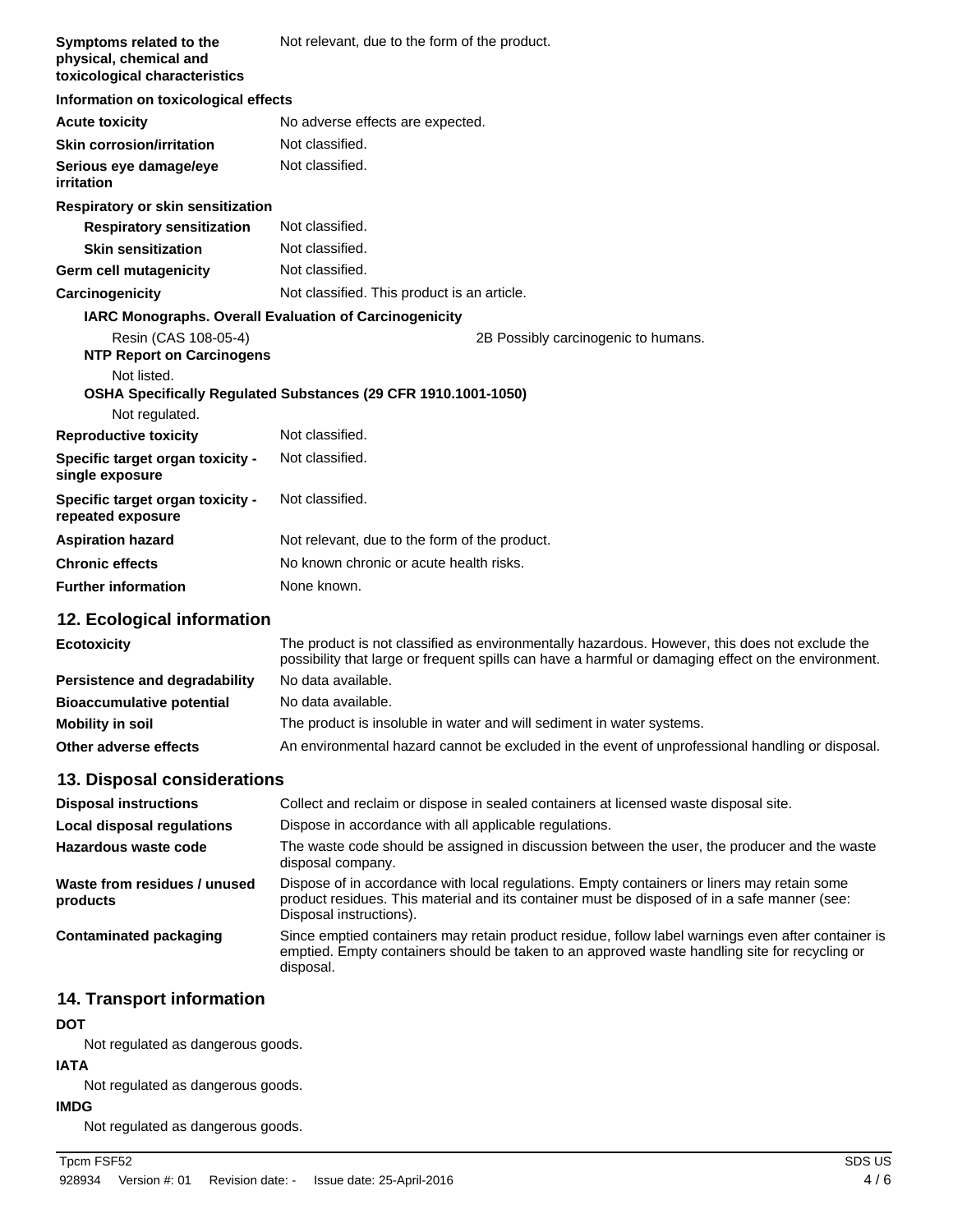# **15. Regulatory information**

| <b>US federal regulations</b>                                                                                                                                              |                                                                                           | This product is not known to be a "Hazardous Chemical" as defined by the OSHA Hazard<br>Communication Standard, 29 CFR 1910.1200. |                                |                                               |                                               |
|----------------------------------------------------------------------------------------------------------------------------------------------------------------------------|-------------------------------------------------------------------------------------------|-----------------------------------------------------------------------------------------------------------------------------------|--------------------------------|-----------------------------------------------|-----------------------------------------------|
|                                                                                                                                                                            | TSCA Section 12(b) Export Notification (40 CFR 707, Subpt. D)                             |                                                                                                                                   |                                |                                               |                                               |
| Not regulated.                                                                                                                                                             |                                                                                           |                                                                                                                                   |                                |                                               |                                               |
| OSHA Specifically Regulated Substances (29 CFR 1910.1001-1050)                                                                                                             |                                                                                           |                                                                                                                                   |                                |                                               |                                               |
| Not regulated.                                                                                                                                                             |                                                                                           |                                                                                                                                   |                                |                                               |                                               |
| <b>CERCLA Hazardous Substance List (40 CFR 302.4)</b>                                                                                                                      |                                                                                           |                                                                                                                                   |                                |                                               |                                               |
| Filler (CAS 1314-13-2)<br>Resin (CAS 108-05-4)                                                                                                                             |                                                                                           |                                                                                                                                   | <b>LISTED</b><br><b>LISTED</b> |                                               |                                               |
| Superfund Amendments and Reauthorization Act of 1986 (SARA)                                                                                                                |                                                                                           |                                                                                                                                   |                                |                                               |                                               |
| <b>Hazard categories</b>                                                                                                                                                   | Delayed Hazard - No<br>Fire Hazard - No<br>Pressure Hazard - No<br>Reactivity Hazard - No | Immediate Hazard - No                                                                                                             |                                |                                               |                                               |
| <b>SARA 302 Extremely hazardous substance</b>                                                                                                                              |                                                                                           |                                                                                                                                   |                                |                                               |                                               |
| <b>Chemical name</b>                                                                                                                                                       | <b>CAS number</b>                                                                         | Reportable                                                                                                                        | <b>Threshold</b>               | <b>Threshold</b>                              | Threshold                                     |
|                                                                                                                                                                            |                                                                                           | quantity<br>(pounds)                                                                                                              | planning quantity<br>(pounds)  | planning quantity,<br>lower value<br>(pounds) | planning quantity,<br>upper value<br>(pounds) |
| Resin                                                                                                                                                                      | 108-05-4                                                                                  | 5000                                                                                                                              | 1000                           |                                               |                                               |
| SARA 311/312 Hazardous<br>chemical                                                                                                                                         | No.                                                                                       |                                                                                                                                   |                                |                                               |                                               |
| SARA 313 (TRI reporting)                                                                                                                                                   |                                                                                           |                                                                                                                                   |                                |                                               |                                               |
| <b>Chemical name</b>                                                                                                                                                       |                                                                                           |                                                                                                                                   | <b>CAS number</b>              | % by wt.                                      |                                               |
| Filler<br>Resin                                                                                                                                                            |                                                                                           |                                                                                                                                   | 1314-13-2<br>108-05-4          | $55 - 70$<br>$0 - 10$                         |                                               |
| Other federal regulations                                                                                                                                                  |                                                                                           |                                                                                                                                   |                                |                                               |                                               |
| Clean Air Act (CAA) Section 112 Hazardous Air Pollutants (HAPs) List                                                                                                       |                                                                                           |                                                                                                                                   |                                |                                               |                                               |
| Resin (CAS 108-05-4)<br>Clean Air Act (CAA) Section 112(r) Accidental Release Prevention (40 CFR 68.130)                                                                   |                                                                                           |                                                                                                                                   |                                |                                               |                                               |
| Resin (CAS 108-05-4)                                                                                                                                                       |                                                                                           |                                                                                                                                   |                                |                                               |                                               |
| <b>Safe Drinking Water Act</b><br>(SDWA)                                                                                                                                   | Not regulated.                                                                            |                                                                                                                                   |                                |                                               |                                               |
| <b>US state regulations</b>                                                                                                                                                |                                                                                           |                                                                                                                                   |                                |                                               |                                               |
| US. Massachusetts RTK - Substance List<br>Filler (CAS 1314-13-2)<br>Resin (CAS 108-05-4)<br>Resin (CAS 8002-74-2)<br>US. New Jersey Worker and Community Right-to-Know Act |                                                                                           |                                                                                                                                   |                                |                                               |                                               |
| Filler (CAS 1314-13-2)<br>Resin (CAS 108-05-4)                                                                                                                             |                                                                                           |                                                                                                                                   |                                |                                               |                                               |
| Resin (CAS 8002-74-2)<br>US. Pennsylvania Worker and Community Right-to-Know Law                                                                                           |                                                                                           |                                                                                                                                   |                                |                                               |                                               |
| Filler (CAS 1314-13-2)<br>Resin (CAS 108-05-4)<br>Resin (CAS 8002-74-2)<br>US. Rhode Island RTK                                                                            |                                                                                           |                                                                                                                                   |                                |                                               |                                               |
| Filler (CAS 1314-13-2)<br>Resin (CAS 108-05-4)                                                                                                                             |                                                                                           |                                                                                                                                   |                                |                                               |                                               |